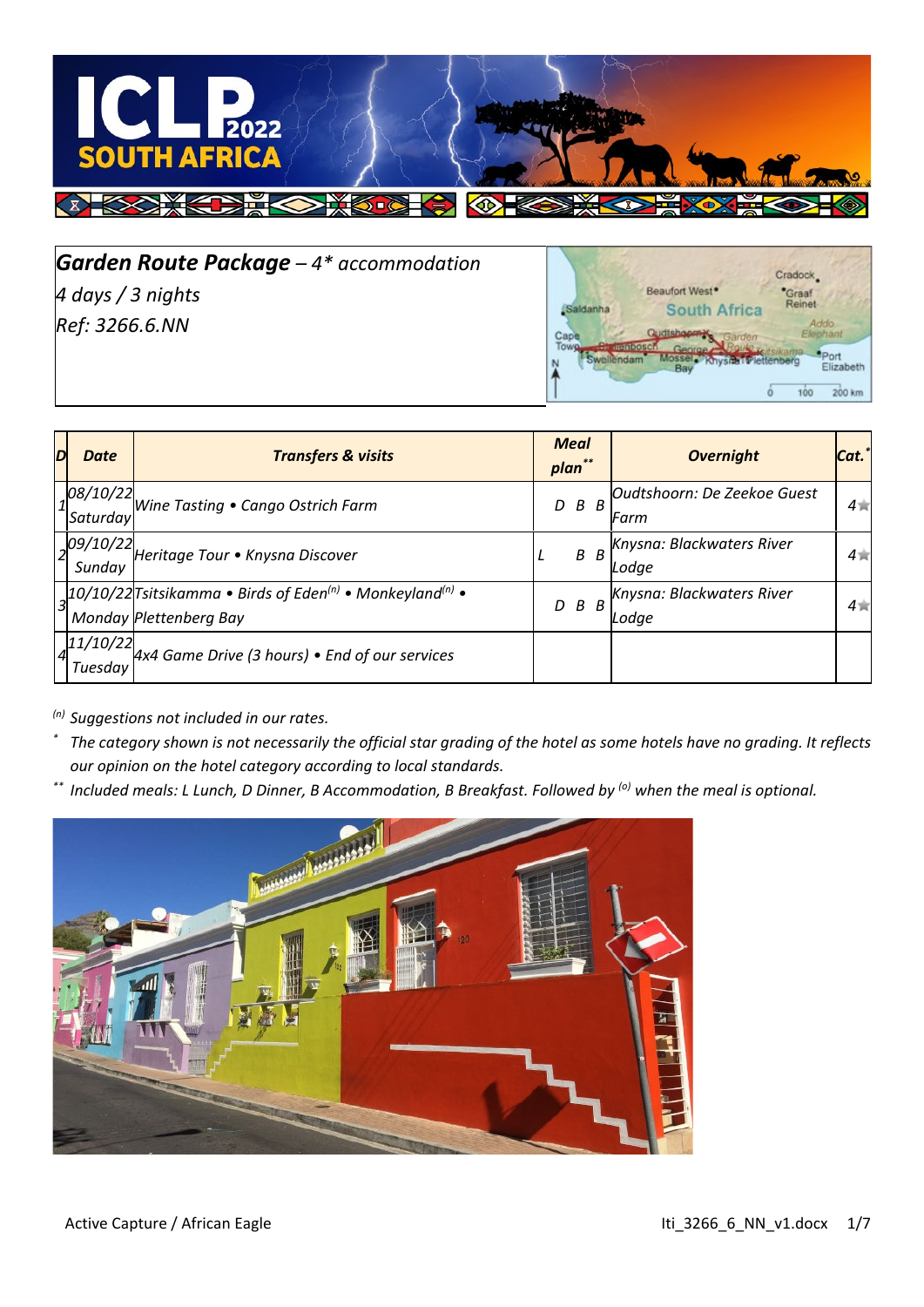

## *D1 08/10/22 Saturday: Cape Town - Oudtshoorn (461 km)*

### *Wine Tasting • Cango Ostrich Farm*

- *- Embark aboard you car with your driver - guide: He will accompany you all along your circuit from Cape Town (D1 08/10/22 Saturday) to Cape Town (D4 11/10/22 Tuesday)*
- *- Travel to Cape Town*
- *- Travel to Calitzdorp*
- *- Savour South African wine with a view at the De Krans Wine Cellar. Loosely translated, 'de krans' means mountain, and this scenic wine farm is located on the rocky upper slopes of the Gamka River Valley near Calitzdorp. The estate holds many accolades and awards but is most renowned for the port-style wine it produces, widely regarded as amongst the best in South Africa. The beautiful tasting room forms part of the wine estate's deli and bistro and offers tastings of up to 18 different award-winning wines and ports from De Krans. Enjoy the process of deciding on your favourite port and wine varieties, and admire the pretty countryside setting with tables and chairs shaded by grape vines and views of the mountains in the distance.*
- *- Test your ostrich riding skills at the Cango Ostrich Show Farm, located in Oudtshoorn, the ostrich capital of the world. These large flightless birds can run at speeds in excess of 70 kilometres an hour and can deliver a nasty kick to the unaware! Learn more interesting ostrich facts as you take a tour through the Cango Show Farm and move from the breeding incubators to the larger birds. Guests are permitted to hand feed the ostriches and even sit on them, while the more daring can try their skills at riding an ostrich. The enormous eggs, weighing over one kilogram each, have extremely hard shells and visitors are encouraged to stand on them to test their strength. Your tour will last 45 minutes as you walk through the farm accompanied by a professional guide.*
- *- Dinner: De Zeekoe Guest Farm*
- *- Overnight: De Zeekoe Guest Farm - Guest House (Standard Main House Room - Bed and Breakfast)*

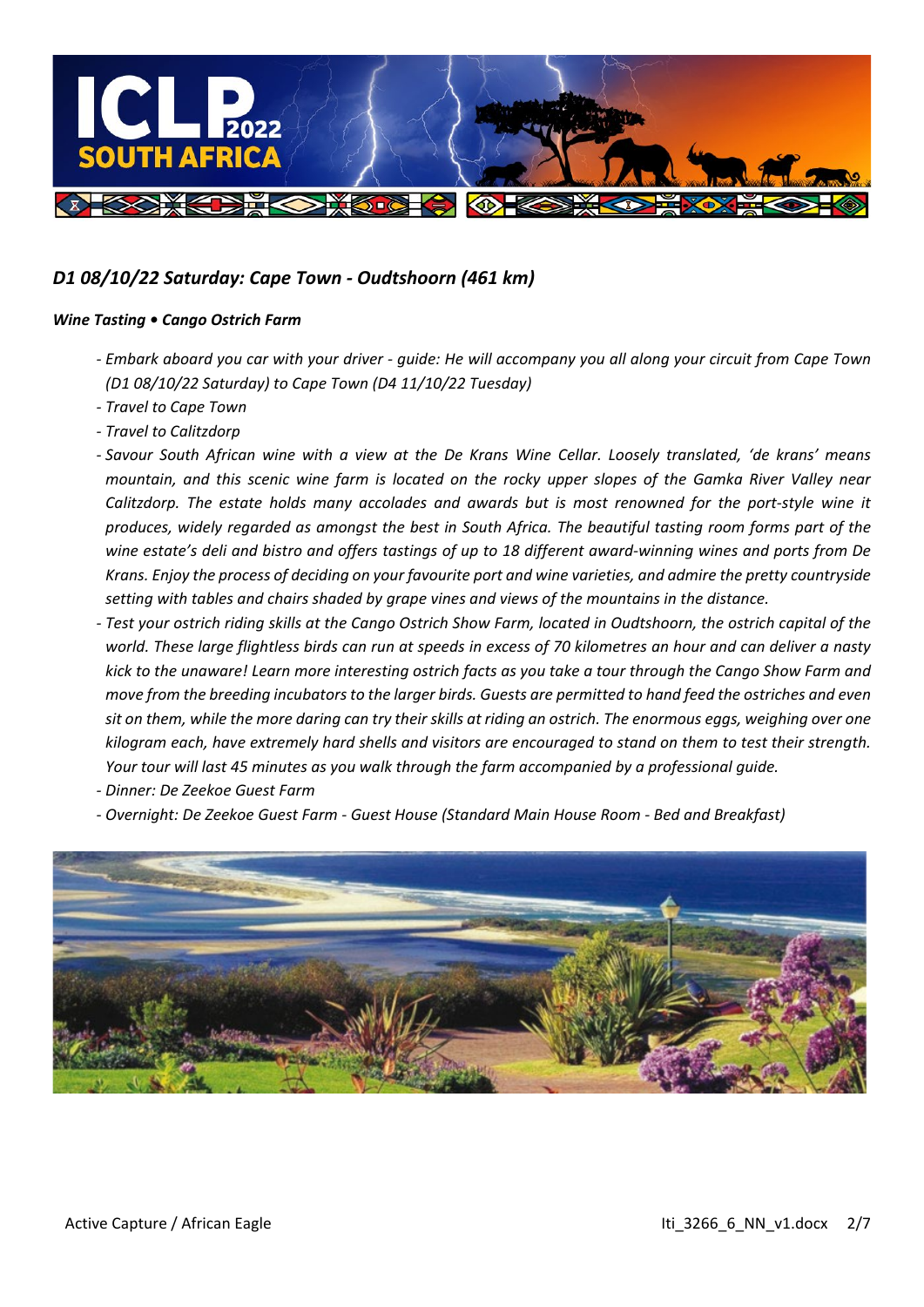

## *D2 09/10/22 Sunday: Oudtshoorn - Knysna (198 km)*

### *Heritage Tour • Knysna Discover*

*- Breakfast*

*- Visit to the Cango Caves in Oudtshoorn, a top tourist destination in South Africa and one of the world's greatest natural wonders, sculpted by nature over millions of years. The Cango Caves are located within the Swartberg Mountain range and form part of the Cape Floral Kingdom World Heritage site. These amazing caves are a mustsee for locals and visitors alike, carved into the mountains, holding hidden treasures and astounding sights. They are the biggest show cave system in Africa and the oldest tourist attraction in the country. There are three main*  caves, connected by a series of chambers and tunnels and here you will find a collection of the oldest stalagmite *formations on the planet, some dating back as far as 4 500 million years ago. Only the first cave is open to visitors; the other two are kept closed to preserve the pure, crystalline beauty of the dripstone formations. As you descend into the first chamber you will feel the warm humid air and be amazed at its enormity. Van Zyl's Hall is 98m long and filled with illuminated stalagmites, stalactites and helictites. From there travel deeper into this ancient and mystical wonderland for more astoundingly beautiful subterranean sights.*

*- Lunch: Kobus Se Gat*

*This unique restaurant is situated just outside of Oudtshoorn near the beginning of the Swartberg Pass and is a place where you can make friends with the locals, kick off your shoes and tuck into some hearty traditional South African home cooked food. The restaurant's unpretentious and slightly quirky ambience is reflected in its name*  and service, however don't expect a devil-may-care attitude when it comes to the food. Your country lunch will *consist of succulent lamb chops, tasty South African sausage and ostrich kebabs, accompanied by an assortment of seasonal vegetables and salad. Round off with a cup of coffee and one of the restaurant's famous roosterkoek – good to eat as a savoury with cheese or as a sweet with jam.*

*- Travel to Knysna*

*- Combine adventure and relaxation in Knysna. The picturesque town of Knysna along the Garden Route is surrounded by magnificent coastal forests and an extensive lagoon that boast the town's most famous landmark, the Knysna Heads. While the Heads provide a treacherous channel into the ocean, the lagoon itself is peaceful and ideal for boat cruises and water sports. The Featherbed Nature Reserve lies on the southern Head and the beautiful Garden Route National Park is only a short drive from the town.*

*- Overnight: Blackwaters River Lodge (Classic suite - Bed and Breakfast)*





Active Capture / African Eagle Itias and the Capture of African Eagle Itias and the Itias 266 6 NN v1.docx 3/7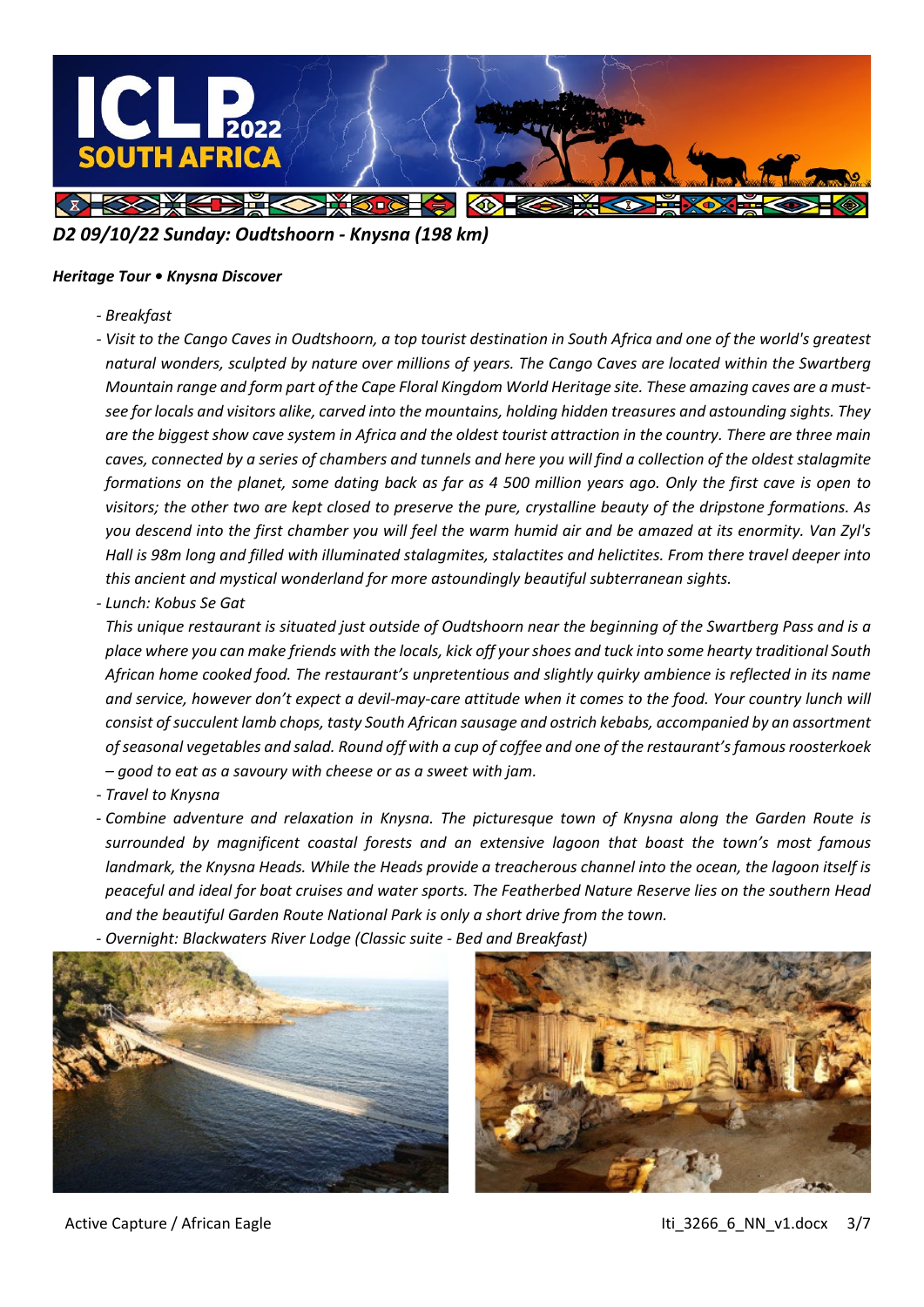

## *D3 10/10/22 Monday: Knysna (213 km)*

### *Tsitsikamma • Birds of Eden(n) • Monkeyland(n) • Plettenberg Bay*

- *- Breakfast*
- *- Tsitsikamma National Park is an area within the greater Garden Route National Park, on South Africa's southern coast. It covers 80 kilometres of pristine and dramatic coastline and is well known for its wonderful indigenous forests and numerous hiking trails. Approximately 30% of the park is covered in fynbos, interspersed with forest vegetation, and boasts a spectacular variety of wild flowers including the famous Protea. Birdlife is prolific and includes the African black oyster catcher, cormorant and the Knysna loerie. Look out for wildlife including the Cape clawless otter, blue duiker and African wild cat. The park also stretches five kilometres out to sea, protecting a magnificent wonderland of inter-tidal sea life and reef fish. Common visitors are dolphins and porpoises and, at certain times of the year, the southern right whale. The Mouth Trail is the most popular walk in the Tsitsikamma and starts at Sandy Bay and takes one along a winding board walk through indigenous forest to the suspension bridge at the mouth of the Storms River. The pathway covers 900 metres of the Tsitsikamma forest. There are plenty of steps to negotiate, but it remains a fairly easy route, particularly if covered slowly. A steep decline takes visitors to the bridge, and standing on this dramatic piece of engineering, visitors are able to take in the unspoilt beauty around them.*
- *- Visit to Birds of Eden in Plettenberg Bay, a free-flight bird sanctuary. As you enter into the two- hectare dome, the largest in the world, you will become immediately aware of the cacophony of birdsong that echoes through the indigenous forest. The tour is non-guided and visitors are free to stroll along the wooden walkways at their own pace. Handy information brochures will help you identify different species of birds and provide interesting facts about them. Stop at a feeding platform to gaze at a stunning Knysna loerie, less than an arm's length away, and marvel at the colourful parrots, swooping and squawking overhead. This free-flight aviary is over 50 metres high and accommodates in excess of 280 species, with the main focus being on African birds. Besides the 3 800 odd birds here, the sanctuary is also home to some free-roaming miniature monkeys such as the golden-handed tamarin. (n) (n)*
- *- Visit to Monkeyland in Plettenberg Bay. Monkeyland is an award-winning animal preserve and the world's first free-roaming multi-primate sanctuary. The centre is currently the top eco-tourism attraction along the Garden Route and endeavours to rehabilitate and release previously caged primates. During your guided safari you will see a variety of monkey species, many of them uncaged and free to roam as they would in their natural environment. The sanctuary comprises over 12 hectares of indigenous forest and has in excess of 11 different primate species. Many of the monkeys that arrive at Monkeyland come from zoos or were former pets and need to relearn their natural instincts such as climbing trees and foraging for food. Step into the jungle at Monkeyland and be amazed and inspired by these fascinating creatures. (n) (n)*
- *- Travel to Knysna*
- *- Discover the magnificent beaches of Plettenberg Bay, the Garden Route's "fashionable" seaside resort. Originally christened Bahia Formosa (beautiful bay) by early Portuguese explorers, Plettenberg Bay offers visitors miles of sweeping, unspoilt golden beaches, a dramatic rocky peninsula, intriguing lagoons and estuaries, towering indigenous forests and unpolluted rivers and sea. With its exceptional climate and beautiful view sites over the Indian Ocean, Plettenberg Bay is perfect for tourists interested in exploring, watching or just lazing.*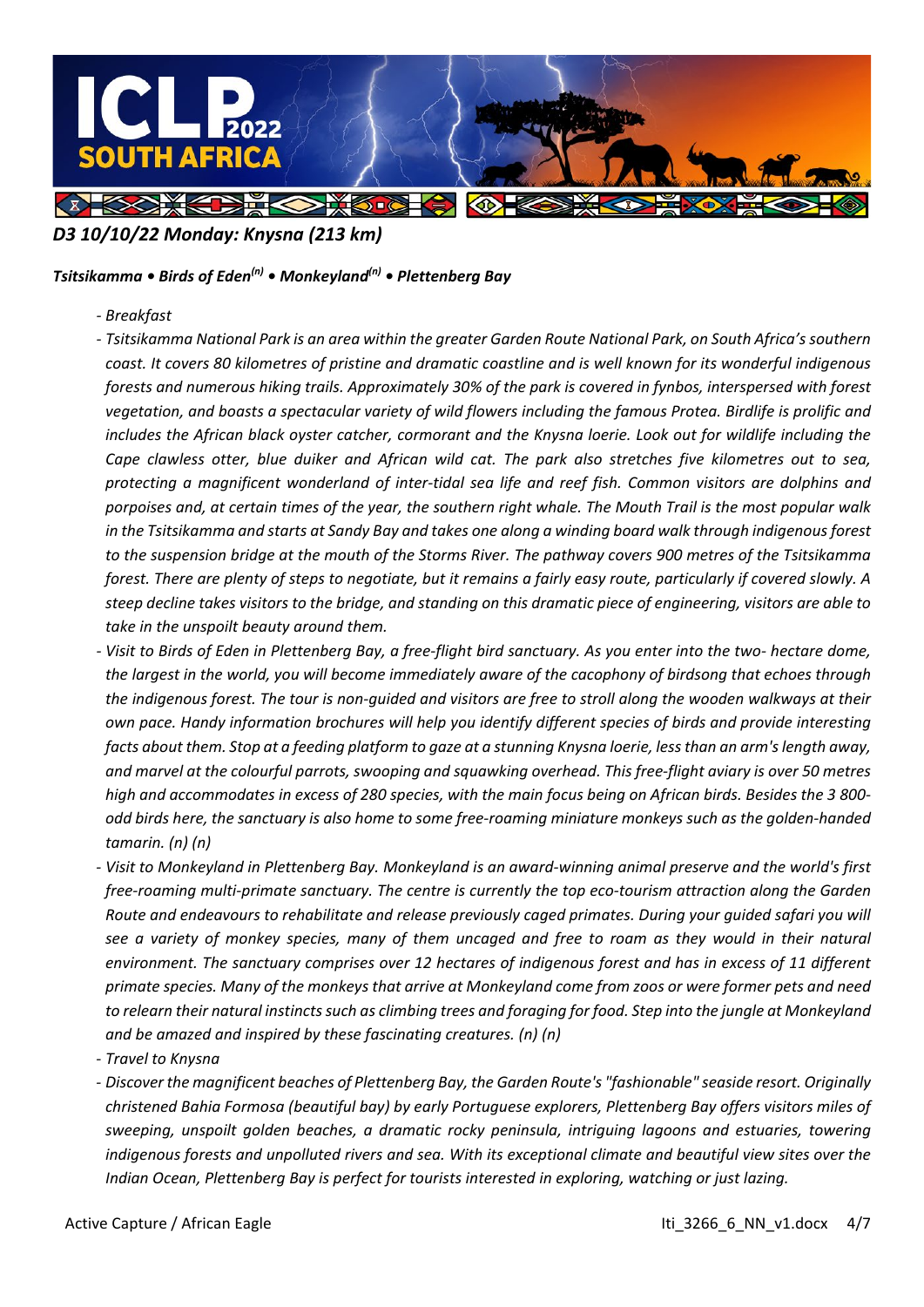

*- Dinner: Cruise Cafè*

*The Cruise Café situated in Knysna offers guests an enjoyable dining experience with spectacular views over the Knysna Lagoon. The bistro style restaurant is chic and modern with a relaxed atmosphere that complements its casual yet elegant waterside location. This award-winning restaurant combines great food with a comprehensive wine list and there is also a wine and food pairing option. The deck, with its superb lagoon views, provides the ideal spot for an after-dinner nightcap.*

KO

*- Overnight: Blackwaters River Lodge (Classic suite - Bed and Breakfast)*

**DESCRIPTION** 



*D4 11/10/22 Tuesday: Knysna - Cape Town (492 km)*

### *4x4 Game Drive (3 hours)*

- *- Breakfast*
- *- 4×4 game drive in the Botlierskop Private Game Reserve. At the foothills of the majestic Outeniqua Mountains lies the beautiful 3 500 hectare Botlierskop Private Game Reserve offering a unique and fascinating safari experience. Your three-hour game drive will take place either in the morning or the afternoon and introduce you to the Big Five and 26 other species of wildlife that roam freely through the indigenous bushveld. Prepare to experience close encounters with rhino, buffalo, mountain zebra and rare black impala as you make your way through this bountiful park. Botlierskop is also home to three rescued African lions that are kept in their own separate 100 hectare enclosure.*
- *- Travel to Cape Town*
- *- End of our services*

(n): All tours and visits followed by (n) are general presentation, introduction or suggestion of visits. They do not *correspond to any service included nor any cost. They are present in the itinerary for information purposes.*

*Note: Distances indicated in the itinerary are calculated from the GPS coordinates for each service included in the itinerary, they are given as an indication. The photographs displayed in the itinerary serve as a general illustration of the destination and providers only and do not constitute a contractually binding description of specific services.*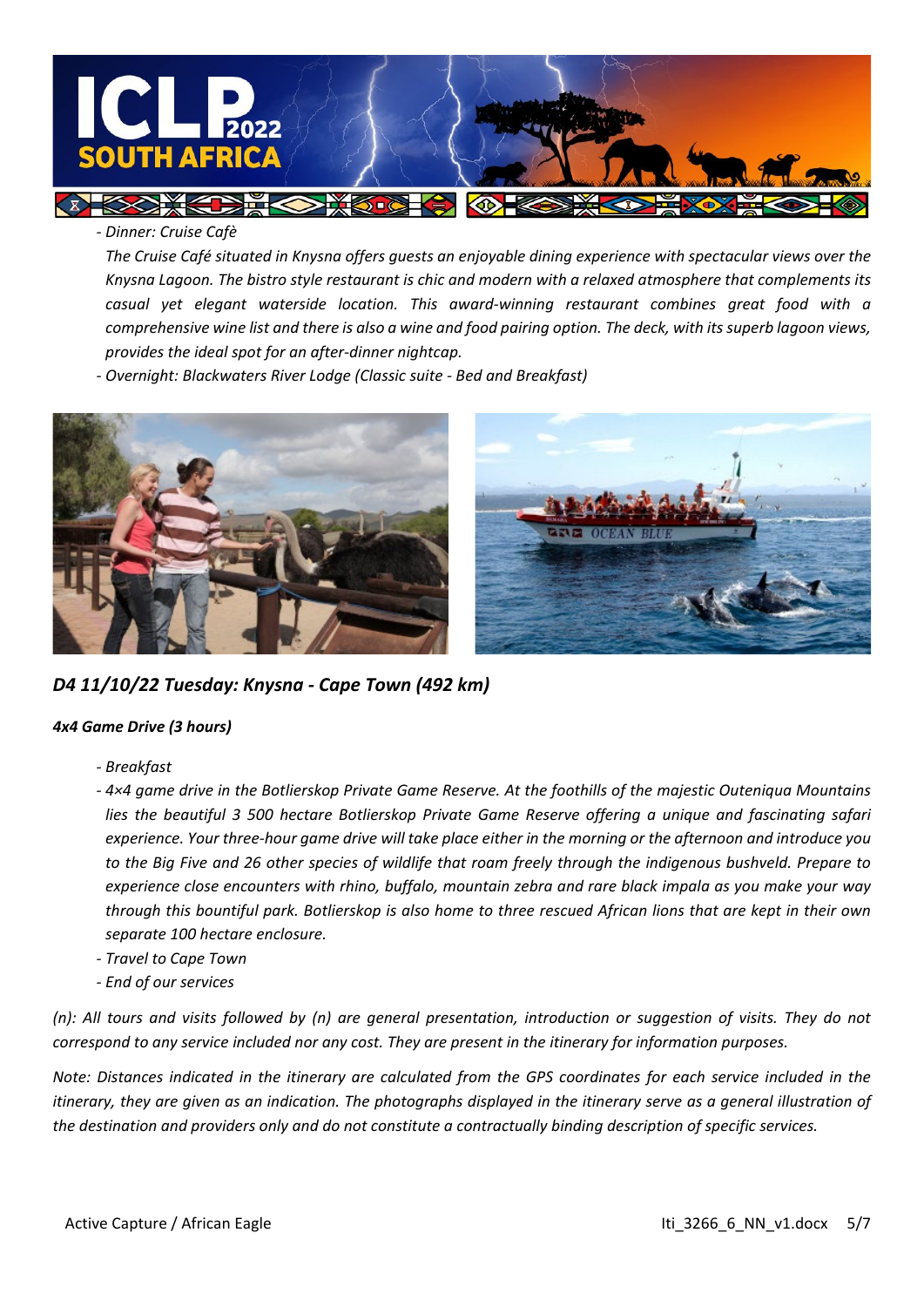

# *Package Rates (IN 08/10/22)*

| <b>Services</b>           | <b>Basis</b> | <b>Type</b>              | <b>Unit Rate</b> |
|---------------------------|--------------|--------------------------|------------------|
| Services as per itinerary |              | <b>2</b> Per Person      | ZAR 19,990.00    |
|                           |              | <b>Single Supplement</b> | ZAR 1,650.00     |

## *Our Rates Include*

- *- 3 nights accommodation as per program*
- *- 3 breakfasts, 1 lunch and 2 dinners*
- *- Luggage porterage (except for self-catering accommodation and camp site)*
- *- Guide and transport as per programme: from D1 08/10/22 Saturday 00:00 (Cape Town area) to D4 11/10/22 Tuesday 00:00 (Cape Town area),*

*- Local taxes as VAT or bed levy are included at the rate applicable at the time the costing is done and can change without notice.*

## *Our Rates Exclude*

- *- International flights*
- *- Tips and personal expenses*

*- Unless otherwise indicated, our rates do not include the entrance fees for parks or game reserves. They are to be settled by the clients directly at the entrance. Unless otherwise indicated, our rates do not include the meals.*

## *Payment Conditions*

*Tours can only be confirmed on receipt of full payment.*

## *Cancellation Policy*

*Following your confirmation of the file, cancellation will result in the invoicing of cancellation fees according to the following schedule. Please note that we have no choice but to be very strict in the application of this clause.*

*25% 30 Days before 1st Service 75% 14 Days before 1st Service 100% 7 Days before 1st Service*